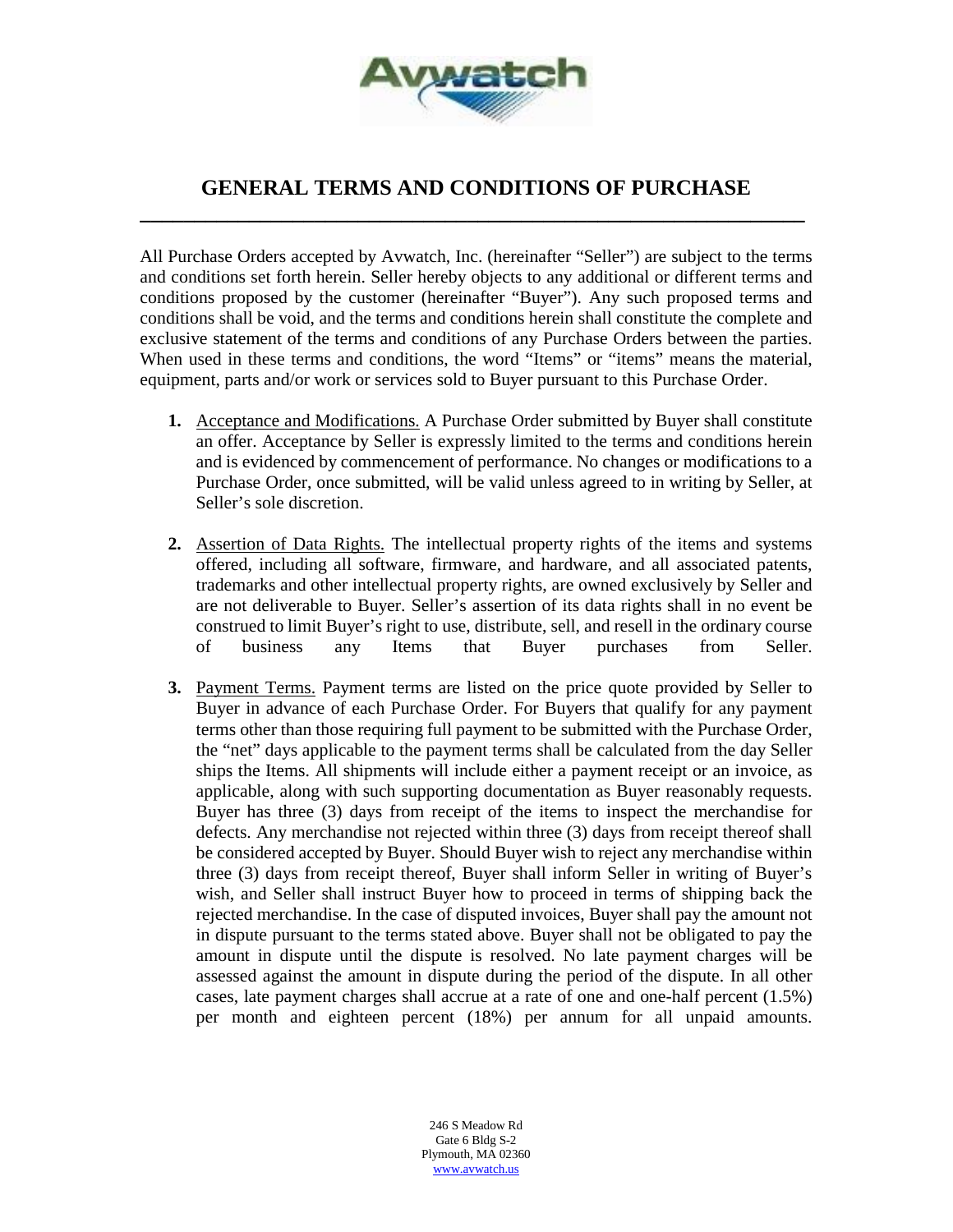

- **4.** Termination. Buyer may, by written notice, terminate a Purchase Order for convenience and without cause, in whole or in part, at any time, fifteen (15) days prior to scheduled delivery of Items, and such termination shall not require any payment to Seller for scheduled delivery of Items. In the event of termination by Buyer less than fifteen (15) days prior to scheduled delivery of Items, Seller shall be paid for fifty percent (50%) of Items ordered.
- **5.** Warranty
	- **5.1** Statement of Quality. All Items supplied under Purchase Orders that are the subject of these Terms and Conditions are assembled, tested, and inspected prior to shipment in accordance with the Avwatch, Inc.'s Quality Control Plan, and meets the requirements established therein.
	- **5.2** Repair or Replacement. Seller will repair any Item that is the subject of a valid warranty claim and that can be returned to full functionality with said repair. Seller will replace any Item that is the subject of a warranty claim only if said Item cannot be returned to full functionality through Seller's repair process. All communications related to this Section 5.2 must be initiated by Buyer via e-mail to Seller.
- **6.** Technical Support for Items. Technical Support is included in the price of the Items, and is available to Buyer by phone or e-mail at **operations@avwatch.us**.
- **7.** Shipping.
	- **7.1** Packing and Shipping. Packing charges are Buyer's responsibility. Seller shall ship Items via FedEx Ground at Buyer's expense, unless Buyer requests expedited FedEx shipping in writing. All shipping charges, whether standard or expedited, are Buyer's responsibility.
	- **7.2** Title to Items. Title to Items, and risk of loss, shall pass to Buyer upon shipment of Items from Seller's facility.
	- **7.3** Packaging Specifications. Seller will pack Items for safe transit in standard shipping containers. Depending upon the size of a Purchase Order, Seller may choose, at its sole option, to pack and ship Items in bulk. All standard containers used by Seller, whether for individual or bulk shipping, conform to the requirements of the Avwatch, Inc.'s Quality Control Plan (see Section 5.1 above). Custom packing and/or shipping is available by special request only, and Seller will price custom requests for Buyer on an order-by-order basis.
	- **7.4** Labeling Specifications. Items are labeled on their packaging, as determined by the Seller. Items packed in bulk may, at Seller's sole discretion, utilize one label identifying the Item(s) and the quantities in which the Item(s) are packed. Custom labeling is available by special request only, and Seller will price custom requests for Buyer on an orderby-order basis.
- **8.** No Press Release. No press release, public announcement, confirmation or other information regarding orders for the Items may be made by Buyer without the prior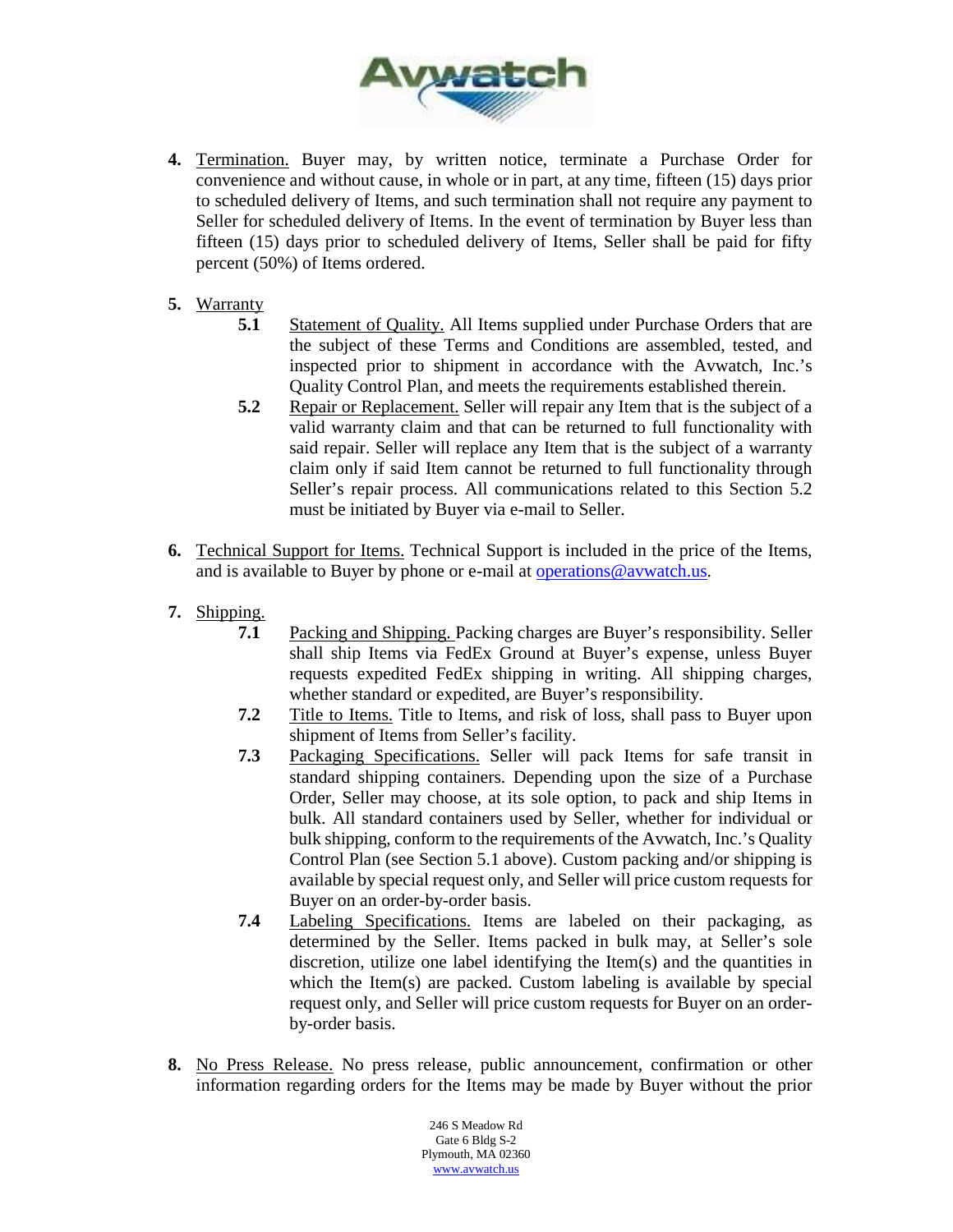

written approval of Seller.

**9.** Use of Seller's Name and Trademarks. Buyer shall not use the Seller's name or derivations, trademarks, trade dress, logos or the equivalent thereof in advertising or sales materials or in any other manner whatsoever without prior express written approval of Seller. If Seller provides prior express written approval for the use of its name, Seller further reserves the right to revoke the right to use its names at any time. Buyer shall be allowed to use Seller's Wave Relay® decal on the Items, and a Wave Relay® decal supplied by Seller will be clearly displayed on the Items.

## **10.** Indemnity.

- **10.1** Seller. The Seller agrees to defend, indemnify and hold Buyer and all of its respective directors, officers, personnel, successors, assigns, and customers, harmless from any and all expenses, damages, awards, claims, actions, demands, losses, liabilities and causes of action (including, but not limited to, attorneys' fees and expenses) arising out of or related to infringement or an alleged infringement of any patent, copyright, Trade Secret, trademark or other Intellectual Property right for or on account of using, offering for sale or selling the Items furnished by Seller to Buyer. Seller shall defend and settle all suits brought against Buyer at the sole expense of Seller. Buyer shall give Seller prompt notice of any claim subject to indemnification of which it is formally notified. The failure of Buyer to provide Seller with prompt notice does not relieve Seller of its obligations under these Terms and Conditions unless such failure to promptly notify Seller causes irreparable harm. In all events, Buyer has the right at its own expense to participate in the defense of any such suit or proceeding through counsel of its own choosing.
- **10.2** Buyer. The Buyer agrees to defend, indemnify and hold Seller and all of its respective directors, officers, personnel, successors, assigns, and customers, harmless from any and all expenses, damages, awards, claims, actions, demands, losses, liabilities and causes of action (including, but not limited to, attorneys' fees and expenses) arising out of or related to infringement or an alleged infringement of any intellectual property right caused solely by Buyer. Buyer shall defend and settle all suits brought against Seller at the sole expense of Buyer. Seller shall give Buyer prompt notice of any claim subject to indemnification of which it is formally notified. The failure of Seller to provide Buyer with prompt notice does not relieve Buyer of its obligations under these Terms and Conditions unless such failure to promptly notify Buyer causes irreparable harm. In all events, Seller has the right at its own expense to participate in the defense of any such suit or proceeding through counsel of its own choosing.
- **11.** Product Liability.
	- **11.1** Seller. Seller agrees to defend, indemnify and hold Buyer and all of its

246 S Meadow Rd Gate 6 Bldg S-2 Plymouth, MA 02360 [www.avwatch.us](http://www.avwatch.us/)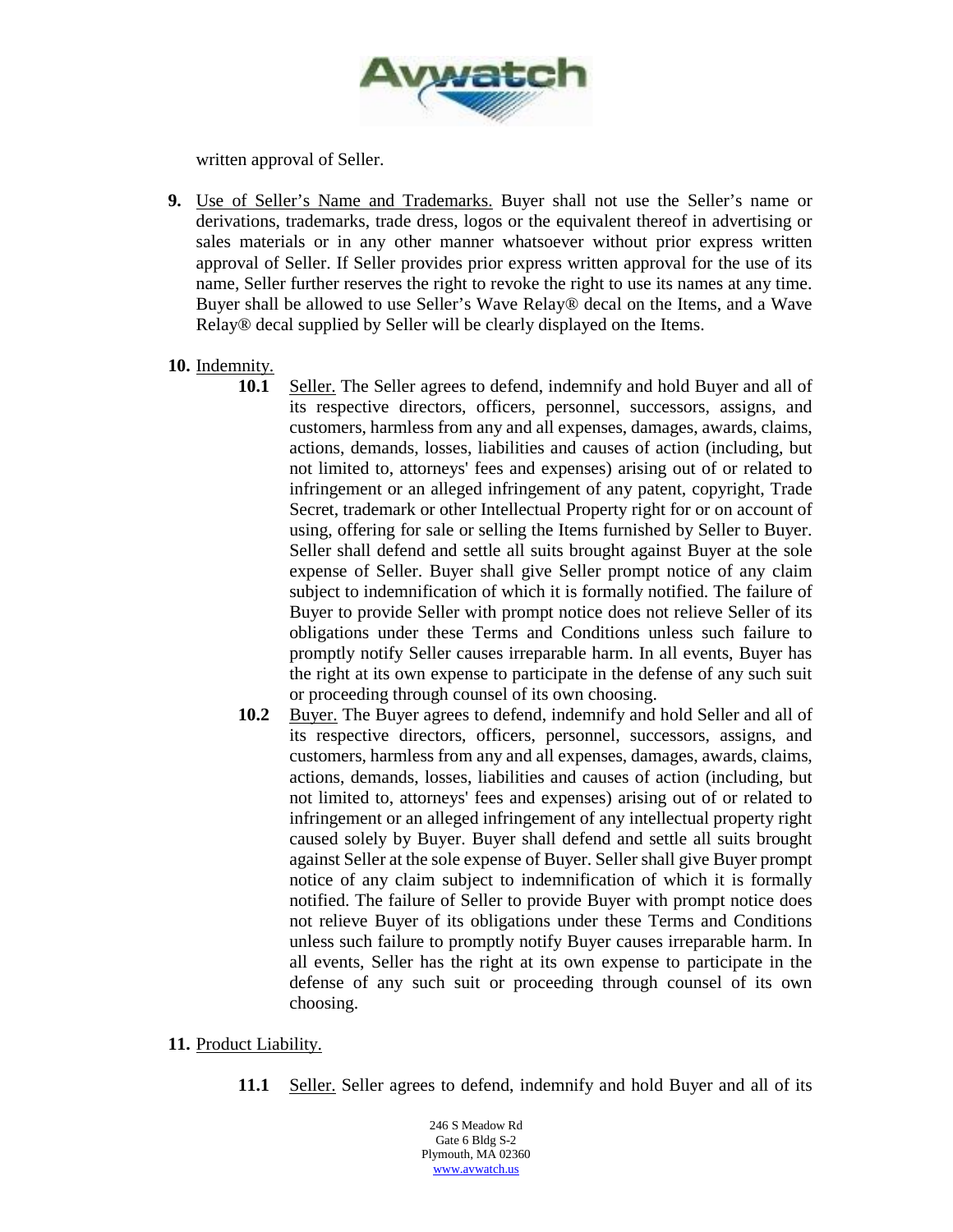

respective directors, officers, personnel, successors, assigns, and customers, harmless from any and all expenses, damages, awards, claims, actions, demands, losses, liabilities and causes of action (including, but not limited to, attorneys' fees and expenses) arising out of or related to: a negligence claim, a strict liability claim, or another claim involving the design and/or manufacture of the Items. Seller shall defend and settle all suits brought against Buyer at the sole expense of Seller. Buyer shall give Seller prompt notice of any claim subject to indemnification of which it is formally notified. The failure of Buyer to provide Seller with prompt notice does not relieve Seller of its obligations under these Terms and Conditions unless such failure to promptly notify Seller causes irreparable harm. In all events, Buyer has the right at its own expense to participate in the defense of any such suit or proceeding through counsel of its own choosing.

- **11.2** Buyer. Buyer agrees to defend, indemnify and hold Seller and all of its respective directors, officers, personnel, successors, assigns, and customers, harmless from any and all expenses, damages, awards, claims, actions, demands, losses, liabilities and causes of action (including, but not limited to, attorneys' fees and expenses) arising out of or related to: a negligence claim, a strict liability claim, or another claim involving the misuse of the Items. Buyer shall defend and settle all suits brought against Seller at the sole expense of Buyer. Seller shall give Buyer prompt notice of any claim subject to indemnification of which it is formally notified. The failure of Seller to provide Buyer with prompt notice does not relieve Buyer of its obligations under these Terms and Conditions unless such failure to promptly notify Buyer causes irreparable harm. In all events, Seller has the right at its own expense to participate in the defense of any such suit or proceeding through counsel of its own choosing.
- **11.3** United States Export Control Laws and Regulations. Seller's Items are subject to the Export Administration Regulations (EAR) promulgated by the United States Department of Commerce. It is the Buyer's responsibility to adhere to all export control laws in connection with Seller's Items.
- **12.** RoHS Compliance. Seller's Items are RoHS compliant, except in instances where Buyer specifically requests a non-compliant component.
- **13.** FCC and Other Compliance. Seller's Items are not certified by the FCC. It is the Buyer's sole responsibility to ensure that Items purchased from Seller are operated in a manner that is legal under the laws, whether promulgated by the FCC or other governmental bodies, of the country where the Items are operated. Seller is not liable for improper or impermissible use by Buyer of the Items.
- **14.** General.
	- 14.1 Binding Effect. These Terms and Conditions will be binding upon and

246 S Meadow Rd Gate 6 Bldg S-2 Plymouth, MA 02360 [www.avwatch.us](http://www.avwatch.us/)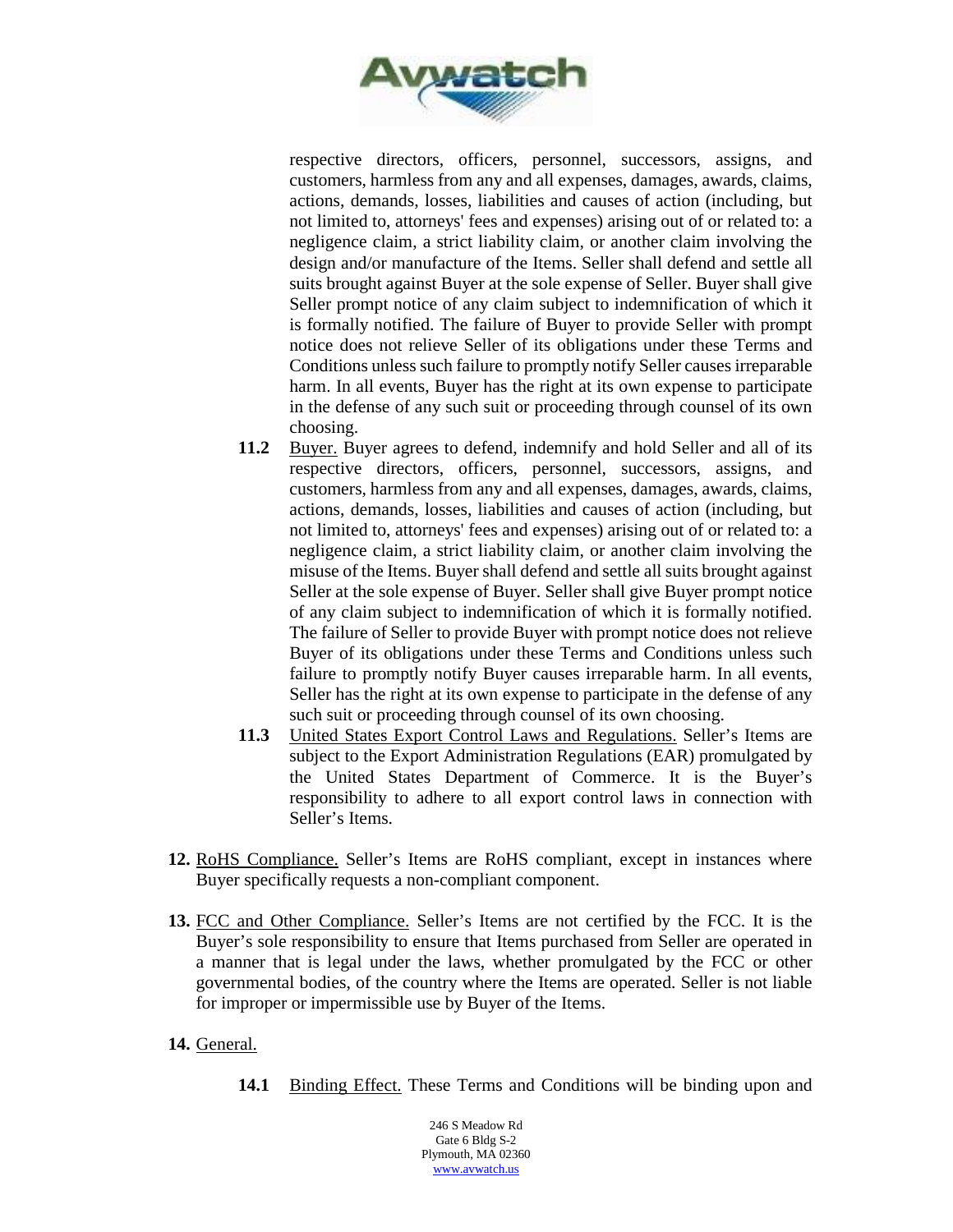

inure to the benefit of the parties hereto and their respective successors and permitted assigns.

- **14.2** Governing Law. The laws of the State of Massachusetts, without giving effect to its conflicts of law principles, govern all matters arising out of or relating to these Terms and Conditions, including, without limitation, its validity, interpretation, construction, performance, and enforcement. The provisions of the United Nations Convention on Contracts for the International Sale of Goods do not apply to these Terms and Conditions.
- **14.3** Venue. The parties consent to the exclusive jurisdiction of, and venue in, any federal or state court of competent jurisdiction located in Massachusetts for the purposes of adjudicating any matter arising out of or relating to these Terms and Conditions.
- **14.4** Notices. Any notice required or permitted under these Terms and Conditions is to be given in writing and is deemed effectively given: (a) upon personal delivery to the party to be notified; (b) upon confirmation of receipt by fax by the party to be notified; or, (c) deposit with a reputable overnight courier, prepaid for overnight delivery and addressed as set forth in this section and upon confirmation of delivery by said courier. Any notice required to be given to the Seller under these Terms and Conditions is to be delivered to:

Avwatch, Inc. Amanda DeVellis 246 S Meadow Rd Gate 6 Bldg S-2 Plymouth, MA 02360

- **14.5** No Waiver. The failure of a party to enforce a provision or to exercise a right under these Terms and Conditions shall not be considered a general waiver. The express waiver of a provision is to be effective only in the specific instance, and as to the specific purpose, for which it was given.
- **14.6** Severability. If any provision of these Terms and Conditions is determined to be invalid, illegal or unenforceable, the remaining provisions of these Terms and Conditions remain in full force and effect.
- **14.7** Section Headings and Captions. The section headings and captions contained in this Terms and Conditions are for convenience only and do not affect the construction or interpretation of any provision herein.
- **14.8** Remedies. Unless stated otherwise, all remedies provided for in these Terms and Conditions Agreement are to be cumulative and in addition to, not in lieu of, any other remedies available to either party at law, in equity or otherwise.
- **14.9** Compliance with Applicable Laws. The parties shall at all times conduct their activities hereunder in compliance with all applicable laws, rules, and regulations of the United States of America.
- **14.10** Non-Agency. Nothing in these Terms and Conditions, nor any conduct, communication, trade practices, or course of dealing, shall be interpreted